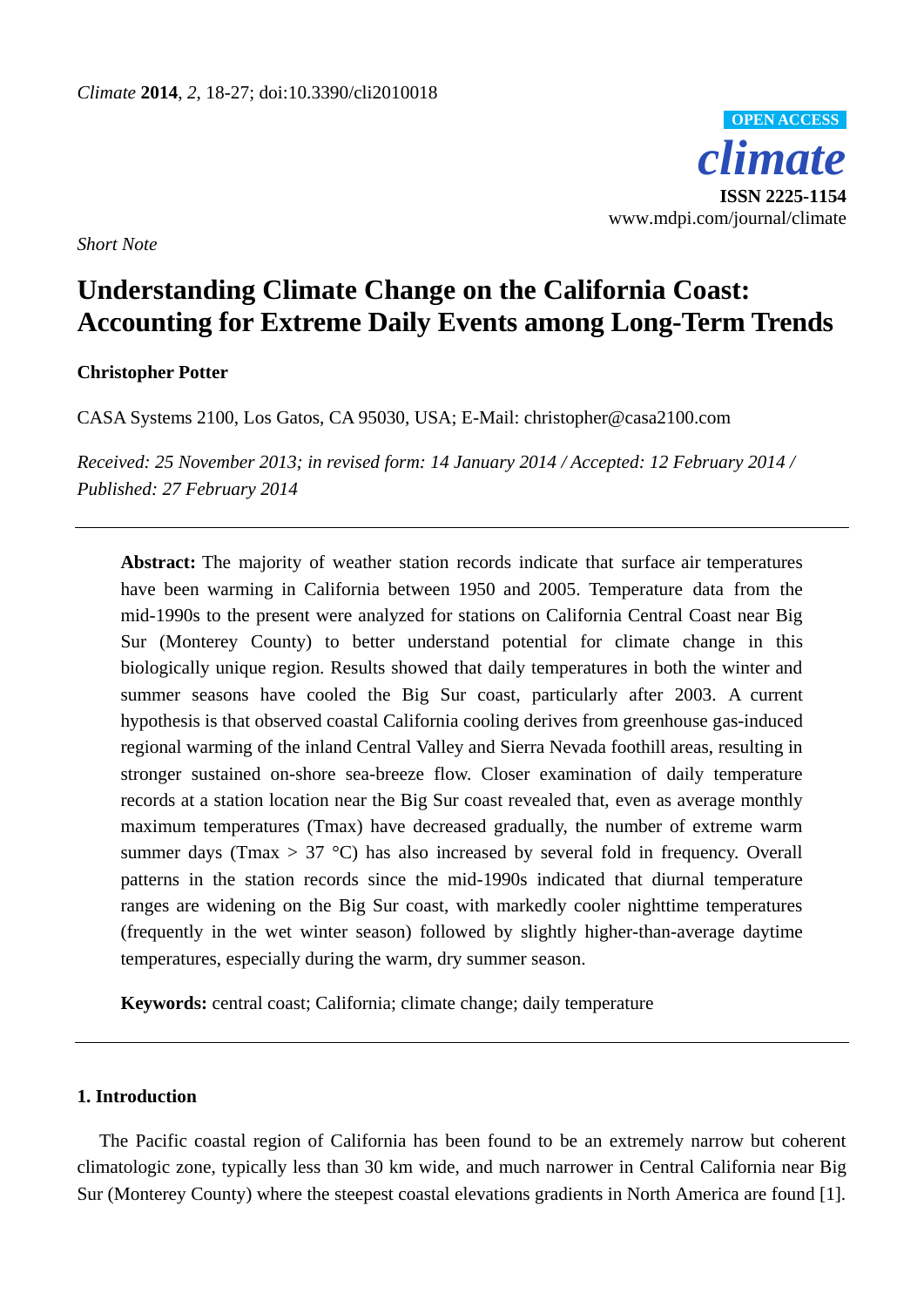The Central Coast is where the wet, cooler climate of the northern California region meets the dry, warmer climate of the southern region [2]. The highest peaks in the Santa Lucia Mountains form a wall behind coastal hillsides, which effectively traps cooler marine air [3]. This can lead to the formation of steep elevation gradients in air temperature regimes, humidity and other climate factors. The advection of marine stratus layers over land profoundly moderates the coastal climate by reducing insolation and temperatures, raising humidity, and supplying water directly to the landscape [4].

Lebassi *et al*. analyzed summer (June–August) air temperature records from 1950 to 2005 for two California coastal regions, the South Coast Air Basin and the San Francisco Bay Area, and reported cooling (-0.30 °C decade<sup>-1</sup>) in low-elevation coastal areas open to marine air penetration and warming (0.32 °C decade<sup>-1</sup>) in inland areas [5]. These investigators surmised that the coastal cooling trends have resulted from the consistent summer warming of inland valley areas, which resulted in increased sea-breeze flow activity at the coast. Such simple trend patterns of long-term cooling (or warming) can nevertheless overlook the possibilities of extreme daily weather events occurring at new frequencies within the changing climate record. Moreover, cooling trends may come in different forms, such a predominantly nighttime *vs*. predominantly daytime cooling, which can have differing and important implications for natural and human systems alike.

The main objective of the study was to quantify and characterize potential climate change on Central California Coast near Big Sur (Monterey County), with special attention to changes in the frequency of extreme daily temperature events among any discernable long-term trends. The setting for this analysis is arguably located at the nexus of modern climate change geography in the Western United States. The Central Coast of California is constantly subjected to extreme climate events [4], frequent wildfires, and human development impacts, together affecting wildlife populations, native plant communities, soil conservation, riparian zones, and water quality.

The many unique microclimates of Big Sur result in high natural biodiversity [3,6], including many endemic rare and endangered species, such as the wild orchid *Piperia yadonii*, the California condor (*Gymnogyps californianus*), California southern sea otter (*Enhydra lutris nereis*), and southernmost habitat of the coast redwood (*Sequoia sempervirens*). Even minor shifts in climate and the frequency of extreme weather events have the potential to tip the balance in favor or against such vulnerable biological resources and the human activities that sometimes struggle to prosper in a remote and rugged coastal environmental.

#### **2. Study Area Description**

The study area was in the central Pacific coastal region near Big Sur, CA, USA (Figure 1). Big Sur is generally delineated by the 140 km (90 miles) of coastline from the Carmel River in Monterey County south to the San Carpoforo Creek in San Luis Obispo County, and extends about 30 km inland to the eastern foothills of the Santa Lucia Mountains. The region has a Mediterranean climate of warm, dry summers and cool, wet winters, with localized summer fog near the coast [4]. Annual rainfall is highly variable and ranges from 400 to 1520 mm throughout the region, with highest event totals generally falling on the higher mountains in the northern extreme of the study area during winter storms. During the summer, fog and low clouds are frequent along the coast. Mean annual temperature ranges between 10  $\mathcal C$  and 15  $\mathcal C$ , from shaded canyon bottoms to exposed ridge tops, respectively.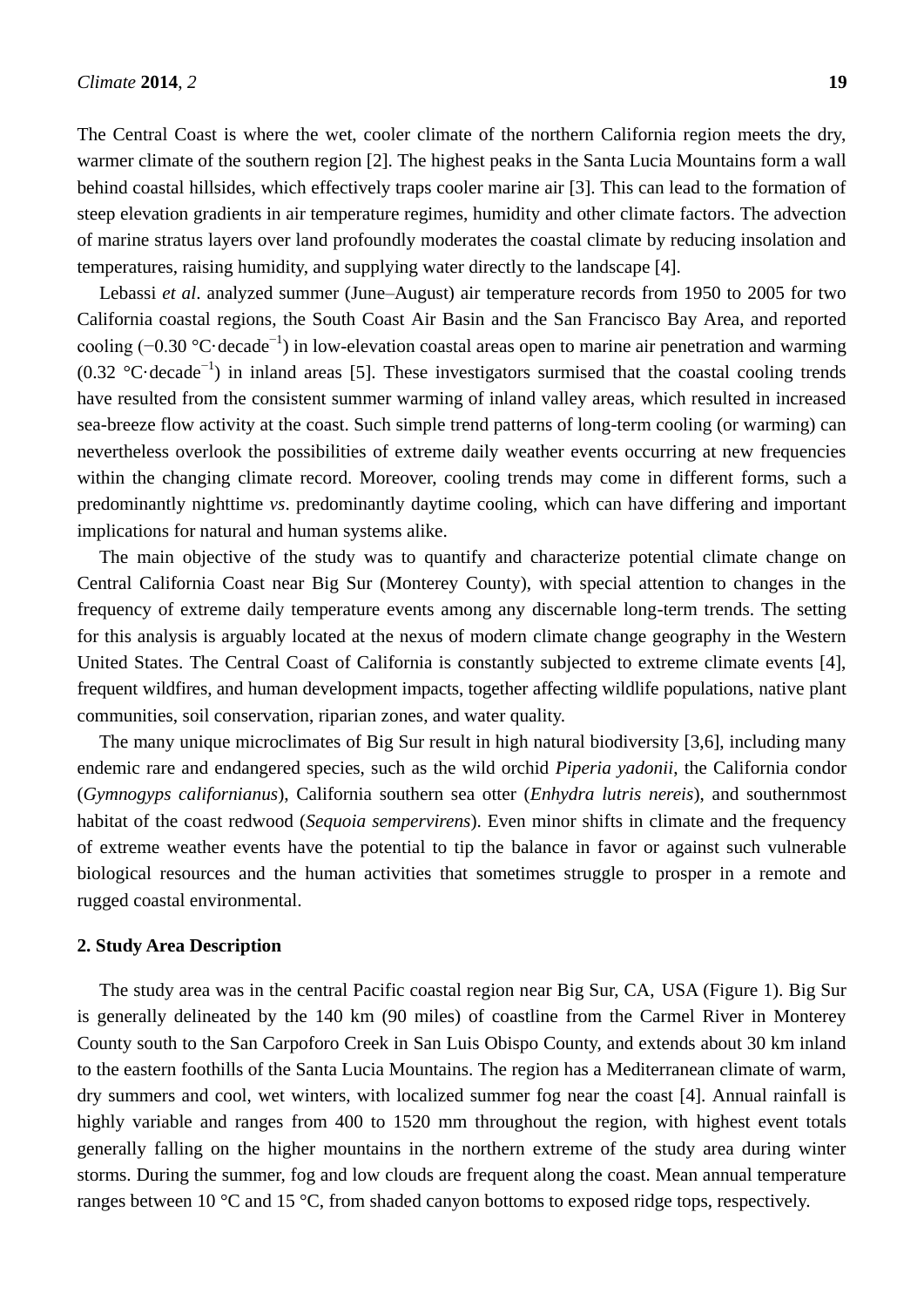

**Figure 1.** Map of the Big Sur area showing weather station locations.

Plant growth on the Central Coast can be highly variable from year-to-year and is generally limited by declines of soil moisture in the summer and by cool temperatures in the winter [4]. The annual production pattern for coastal grasses is rapid growth in the late fall (November) after the first rains have returned, slow winter growth (December–February), and rapid growth again in spring (March–May) [7–9].

### **3. Methods**

# *3*.*1*. *Climate Data*

Monthly and daily climate summaries from 1994 to 2013 were obtained from the Western Regional Climate Center (WRCC) California Climate Tracker [1] data portal (www.wrcc.dri.edu/monitor/). Three weather station locations were available for this study: Big Sur State Park (BSP, NWS ID# 040790; Elevation 320 m), Big Creek Reserve—with two stations near Highlands Peak (BCR; Elevation 125–750 m), and Hastings Natural History Reserve (HNR, NWS ID# 044318; Elevation 520 m). Locations of the stations are shown in Figure 1.

BSP represents the longest, complete climate record on the Monterey County coast south of Carmel, dating back to 1950 for rainfall measurements. The station is situated 3.5 km due east from the ocean at a relatively low elevation. BCR is located on the coast about 28 km southeast of BSP and provides a (albeit shorter) companion temperature data set to corroborate the BSP weather patterns from 2006 to 2013. HNR is located about 27 km inland from BSP in the Carmel Valley on the eastern side of the Santa Lucia Mountain range, to serve as a data set monitoring trends farther inland in a location potentially less influenced by the direct on-shore flow of marine air masses than either BSP or BCR.

#### *3*.*2*. *Trend Analysis and Statistics*

Daily minimum temperature (Tmin) and maximum temperature (Tmax) records were examined for the period 1994 to 2013. A linear trend was fit to each of the monthly average Tmin and Tmax time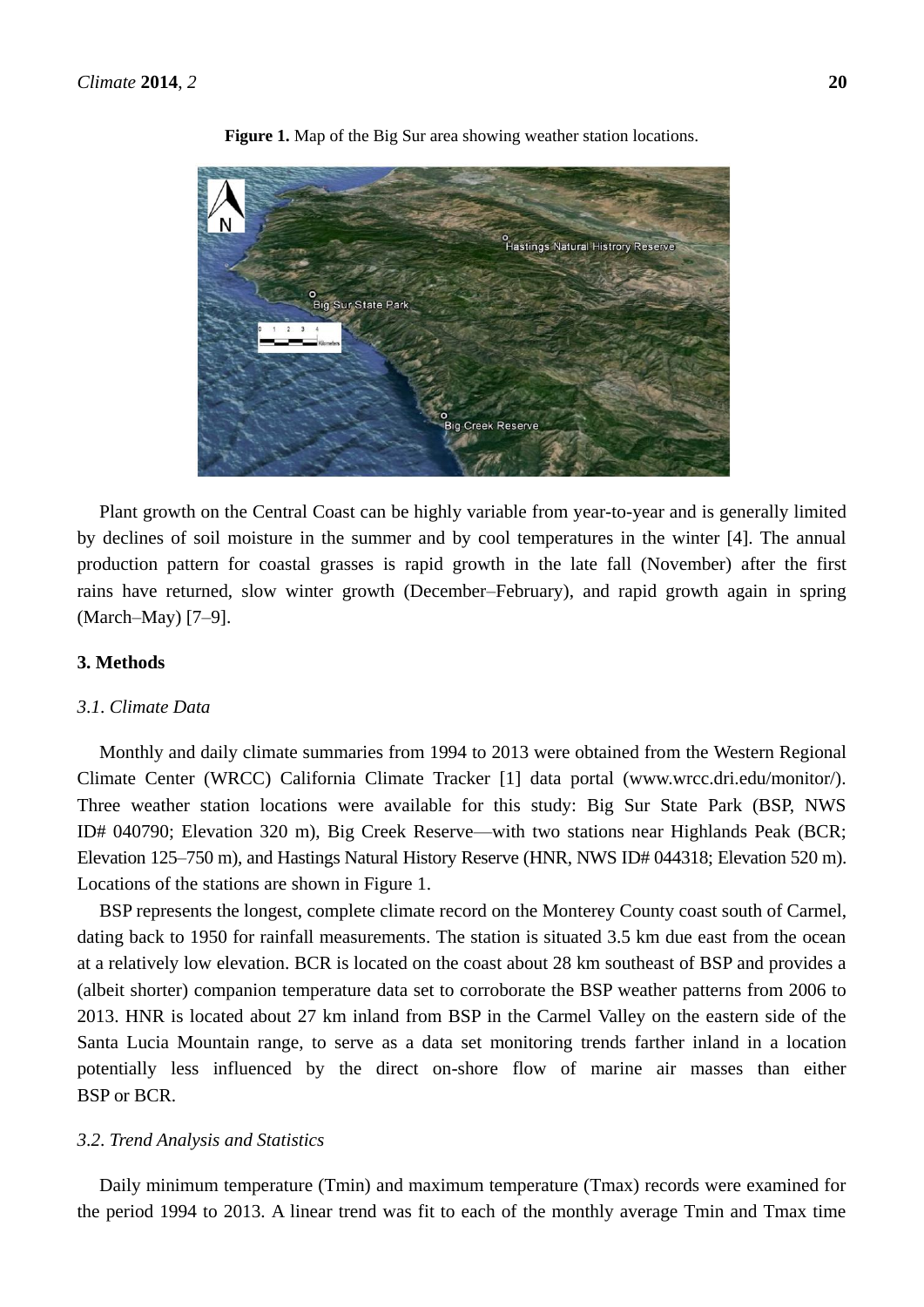series using simple least squares linear regression on time using the StatPlus<sup>©</sup> 2009 software from AnalystSoft. Calculations of statistical significance ( $p$  values) of the fitted trend (with the  $R^2$  coefficent of determination) were computed to test the hypothesis of chance deviations from a flat trend, following the same analysis approach applied by Lebassi *et al*. [5]. The standard method was to compute a *t* statistic and then to report a two-sided *p* value as the chance probability of observing a *t* value numerically larger than the calculated *t* statistic. The *p* values give the probabilities that the trend of the observed magnitude over the observation period occurred by chance, and hence a  $p < 0.05$ value means that the results are significant at the 95% confidence level.

Autocorrelation in trend residuals implies a predictability "better-than-random chance" based on the preceding residuals for a given time series. To achieve statistical significance at  $p < 0.05$  in the autocorrelation of monthly temperature times series from 1994 to 2013, the autocorrelation of residuals from the fitted trend would need to be  $>1.65/N^{1/2}$  [10], which would be equal to 0.38 for a time series of 20 yearly values.

#### **4. Results**

Average Tmin at the coastal BSP weather station over the past 20 years (1994–2013) decreased significantly (Table 1) for the months of January, April, and July (Figure 2a). The most consistent decrease in average monthly Tmin values was detected in the winter months (December–February), with time series  $R^2$  values as high as 0.5. The downward trends in Tmin for all seasons at BSP was most notable after 2003, and was heavily influenced by colder Tmin averages in 2008, 2010, and 2012. None of the Tmin time series at BSP showed any statistically significant autocorrelation of residuals.

**Table 1.** Linear regression coefficients of determination ( $R^2$  values) from monthly average temperature time series analysis for the Big Sur State Park (BSP) weather station from 1994 to 2013.

|         | Tmin Monthly $R^2$ | <i>p</i> Less than | <b>Trax Monthly <math>R^2</math></b> | <i>p</i> Less than |
|---------|--------------------|--------------------|--------------------------------------|--------------------|
| January | 0.41               | $0.01*$            | 0.21                                 | $0.05*$            |
| April   | 0.29               | $0.05*$            | 0.25                                 | $0.05*$            |
| July    | 0.26               | $0.05*$            | 0.21                                 | $0.05*$            |
| October | $\rm 0.07$         | NS                 | 0.14                                 | NS                 |

Notes: NS indicates a non-significant linear regression coefficient  $(p > 0.1)$ ; \* indicates no statistically significant autocorrelation of residuals detected in the time series.

Average Tmax over the past 20 years (1994–2013) at the BSP station decreased significantly as well (Table 1) for the months of January, April, and July at the BSP weather station (Figure 2b). The most consistent decrease in average monthly Tmax values was detected in the spring months (April–June), with  $R^2$  values as high as 0.3. None of the Tmax time series at BSP showed any statistically significant autocorrelation of residuals.

A closer examination of daily Tmin and Tmax time series at the BSP station location showed an increase in the number of extreme Tmin values < −1 °C from 1994 to 2013, and also in the number of extreme Tmax values  $> 35$  °C (Figure 3). Prior to the year 2000, the station at BSP recorded only 3 days with Tmin values  $\lt -1$  °C; whereas in the years 2006 and 2013, the station at BSP recorded 12 days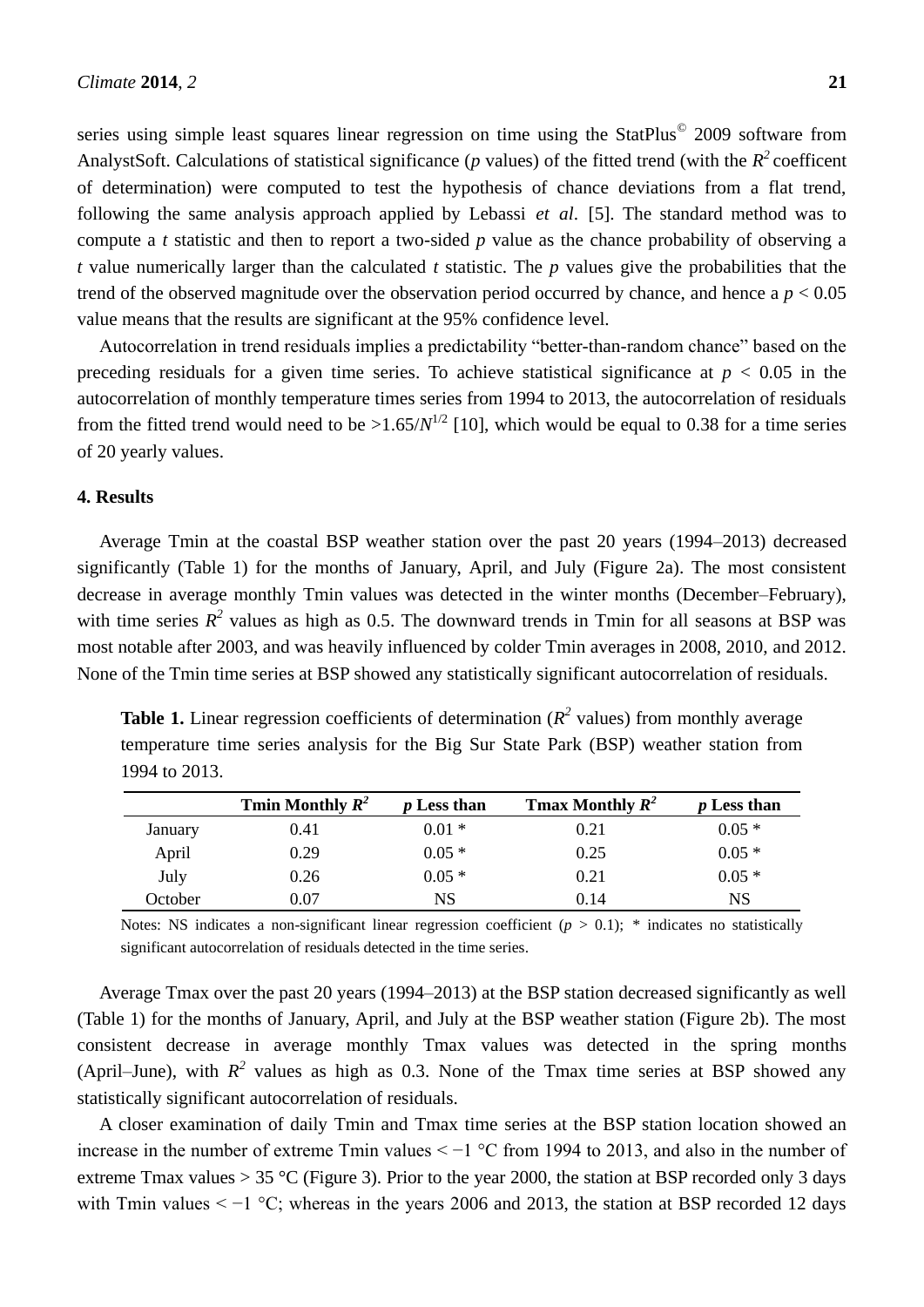with Tmin values  $\lt -1$  °C (Figure 4). Even while the average monthly Tmax over the past 20 years (1994–2013) decreased gradually and significantly, the number of extreme warm summer days also increased in frequency, showing only 8 days with Tmax values  $>35$  °C prior to 2000, but 15 days with Tmax values > 35 °C in 2006–2013. Likewise, the BSP record showed only 3 days with Tmax values > 37 °C prior to 2000, but 7 days with Tmax values > 37 °C in 2006–2013.

**Figure 2.** Monthly average temperatures at the BSP station from 1994 to 2013. (**a**) monthly minimum, (**b**) monthly maximum.



The coastal weather station record at BCR (2006 to 2013) corroborated the average daily summer months cooling trend observed after 2005 at the BSP station (Figure 5). Average June–August Tmax values at BCR dropped routinely to below 27  $\degree$ C by 2010, down from more typical average daily summer Tmax levels of  $>28$  °C in previous years.

Comparison of the more inland weather station record at HNR from 1996 to 2013 showed no statistically significant trends in monthly average Tmin or Tmax, with the exception of October Tmax cooling ( $R^2 = 0.5$ ,  $p < 0.05$ ) offset by detectable October Tmin warming (Figure 6). Generally, relatively cool and warm years at HNR have oscillated on a 3 to 4 year cycle over this period, such that no major coastal air mass cooling trend could be detected in this station located in the Carmel River drainage east of the coastal Santa Lucia mountain range.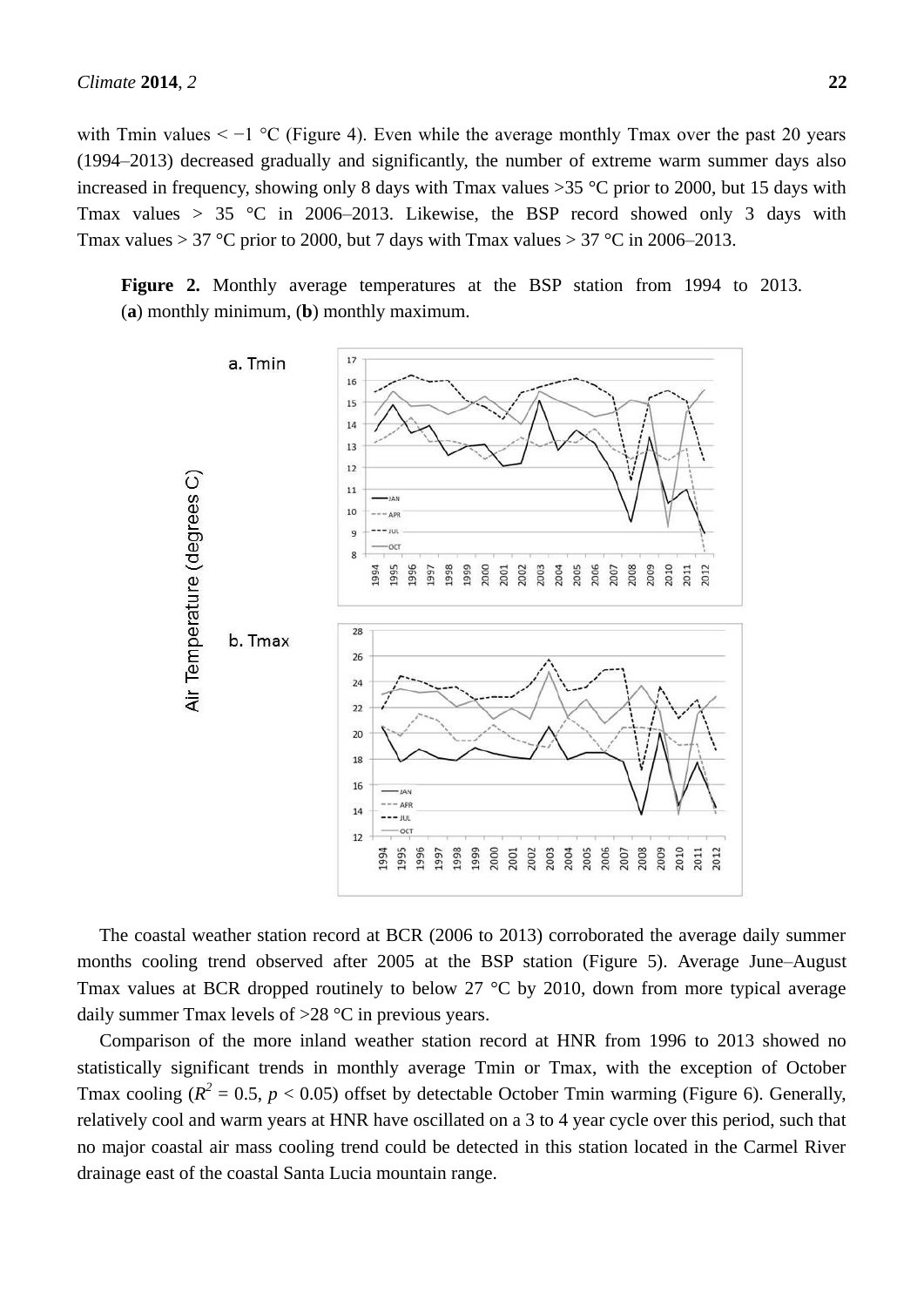

Figure 3. Daily Tmin and Tmax records at the BSP station from 1994 to 2013.





**Figure 5.** Daily Tmin and Tmax records at the Big Creek Reserve (BCR) station from 2006 to 2013.

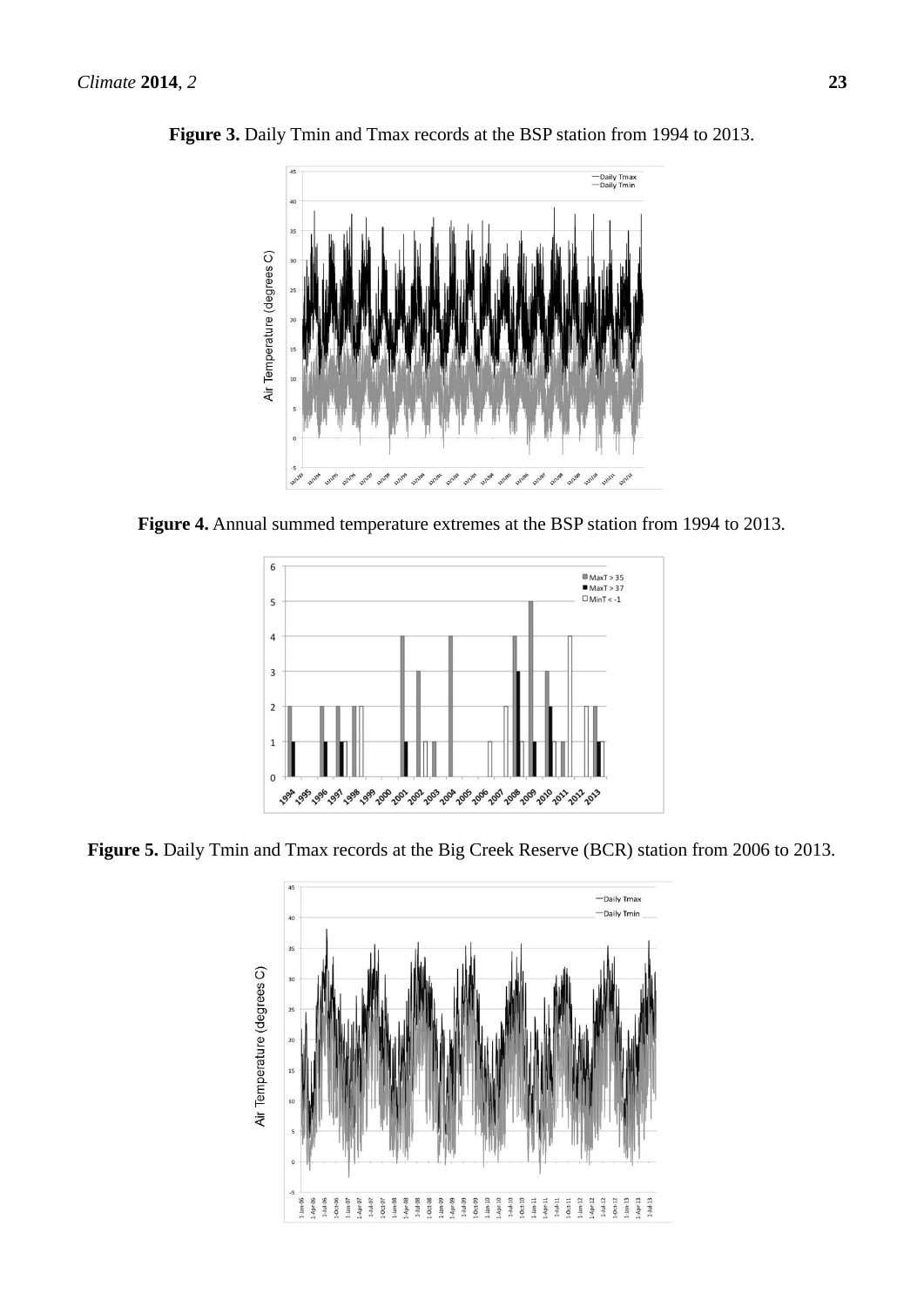

**Figure 6.** Monthly average temperatures at the Hastings Natural History Reserve (HNR) station from 1996 to 2013. (**a**) monthly minimum, (**b**) monthly maximum.

### **5. Discussion**

The results from this study offer new evidence of potential climate change impacts on California's coastal zone. Previously, Lebassi *et al*. analyzed California coastal cooling trends in only summer air temperature records and did not focus on the Central Coast region [5]. Results from the present study imply that Tmin in the winter season likewise has cooled the Big Sur coast, particularly after 2003.

Closer examination of daily temperature records at a station location near the Big Sur coast revealed that even as average monthly Tmax could decrease gradually, the number of extreme warm summer days (Tmax  $> 37$  °C) has also increased by several fold in frequency. Overall patterns in the station records since the mid-1990s indicated that diurnal temperature ranges are widening on the Big Sur coast, with markedly cooler nighttime temperatures (frequently in the wet winter season) followed by slightly higher-than-average daytime temperatures, especially during the warm, dry summer season. The main lesson from this analysis is that long-term monthly climate trends (no matter how strong) can mask potentially important daily events that are opposite in direction. More extreme hot days in the summer season may offset some mitigating effects of cooling effects on the Pacific coast, but the available weather station record is too short and geographically sparse at this time to speculate further in this regard.

On a statewide basis, surface air temperatures have been warming between 1950 and 2005 [7]. Almost all increases detected were due to changes in Tmin in the dry summer season, since Tmax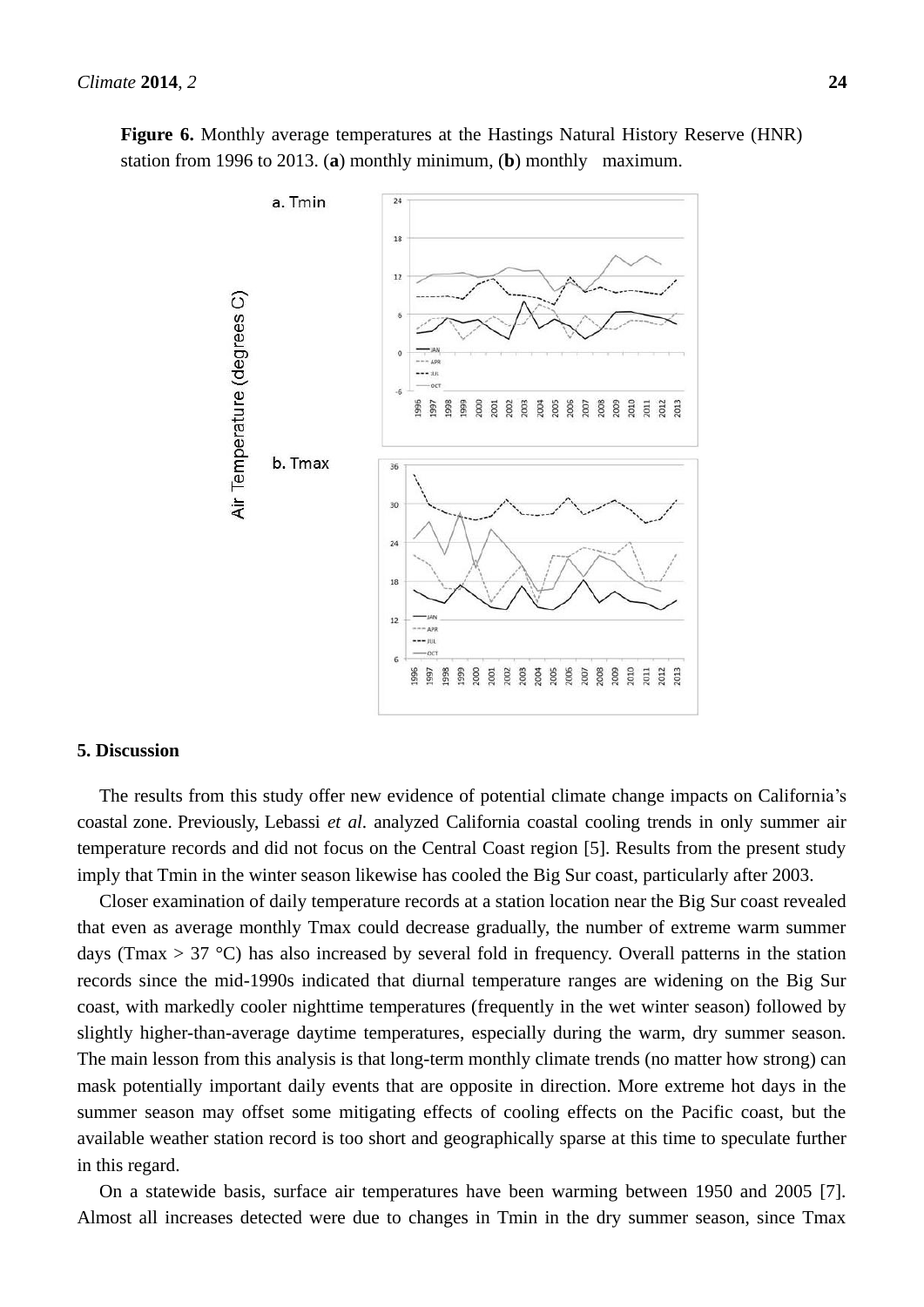showed either no change or cooling. A current hypothesis is that observed coastal California cooling of Tmax values derives from greenhouse gas-induced regional warming of the inland Central Valley and Sierra Nevada foothill areas, resulting in increased on-shore sea-breeze flow, which in turn can overwhelm GHG warming of coastal areas [9]. This hypothesis is consistent with increased upwelling of cold ocean water off the California coast that further enhances cool sea-breeze flows and associated low stratus cloud cover.

Regional warming remains a plausible explanation for the results of this study. As an alternative (or additional explanation), the Pacific Decadal Oscillation (PDO) index [11], defined as the leading principal component of North Pacific monthly sea surface temperature variability (poleward of 20°N) from 1995 to 2012 was compared to the coastal temperature record from Big Sur. The results showed a non-significant statistical relationship, such that the PDO did not explain a more than about 10% of the variation in monthly land temperatures on the Big Sur coast. It is worth noting that the PDO shifted from the warm phase to the cool phase in 1998, and in 2003, there was an unusually warm influx of waters—PDO shifted temporarily to warm again until about 2008. Since then, the PDO has been mostly cool (negative). With a cooler PDO, the regional warming differential would be moderated, possibly leading to weaker marine incursions. Because there are no other decade-long observational data sets for wind patterns and surface pressure specifically for the Big Sur coast, further analysis of ocean temperature oscillations on coastal cooling is not feasible at this time, but may prove interesting in the decades to come.

**Figure 7.** Monthly temperature extremes at two BCR stations from 2006 to 2013. (**a**) monthly maximum, (**b**) monthly minimum.

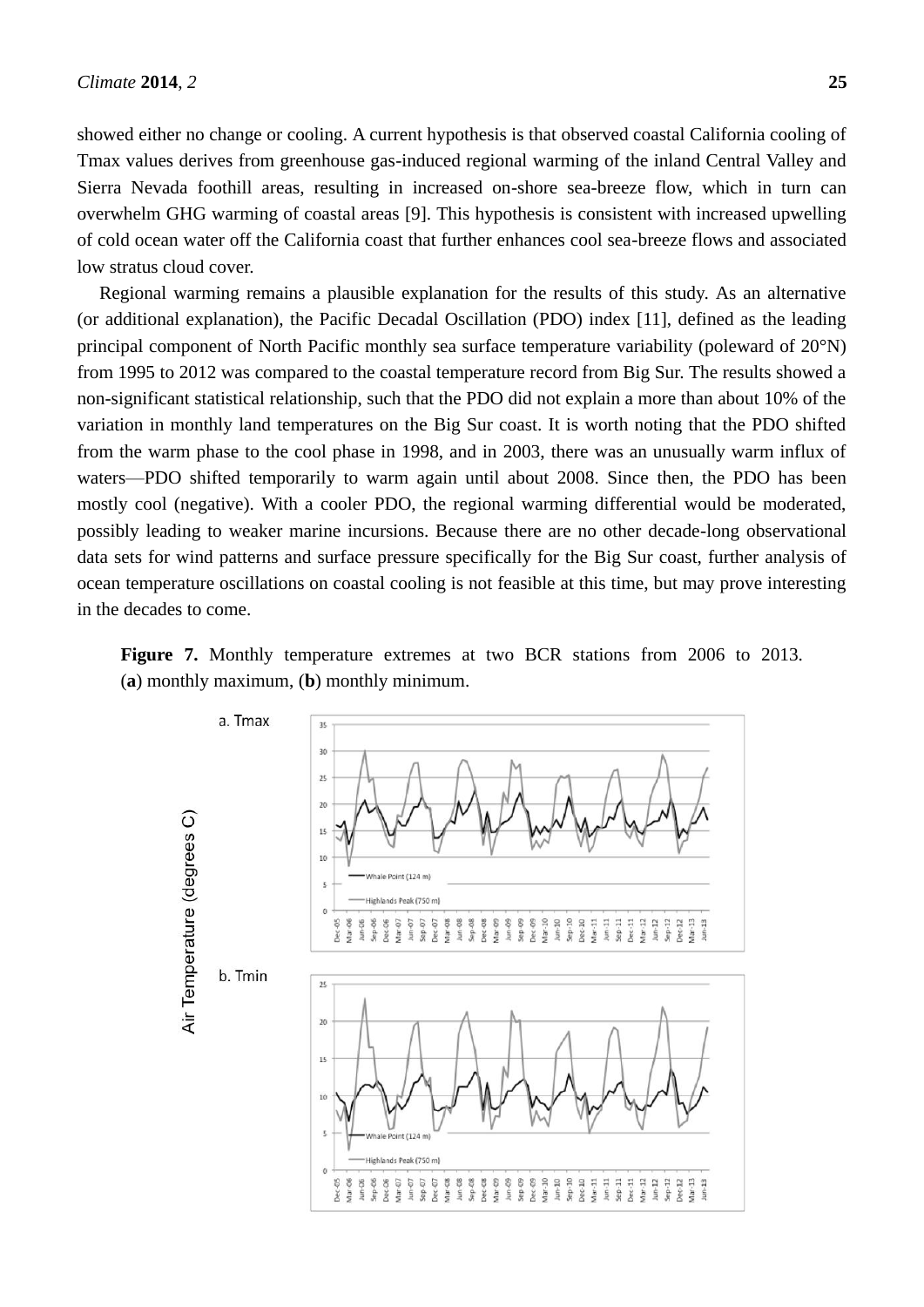Nevertheless, it is common to observe temperature inversions on the Central Coast that frequently result from the persistent marine layer, and which remain very stable between May and October [8]. Summer fog is common below about 600 m (2000 feet) elevation [4]. Nonetheless, diurnal heating and cooling of ecological habitats along the Big Sur coast and higher into the Santa Lucia mountains involves a complex series of elevational gradients and topographic variations. In general, steep slopes of coastal scrub vegetation mixed with open grasslands starting just above sea level give way to mixed hardwood (oak) forests at around 600 m elevation, which in turn transition to pine (*Pinus ponderosa* and *Pinus coulteri*) woodlands at around 900 m (3000 feet) elevation. In the canyon bottoms and on the lower parts of north-facing slopes, coast redwood (*Sequoia sempervirens*) stands are able to grow. As can be discerned from a comparison of monthly average temperature records from BCR at 124 m and 750 m elevation stations (Figure 7), the moderating effect of frequent on-shore sea breezes and the marine layer reduce the diurnal and seasonal temperature range enormously at the lower (coastal scrub) elevation. An expansion upward in elevation of these coastal cooling temperature trends could force mixed hardwood and pine forests to contract further into the mountain ridge tops.

#### **6. Conclusions**

It is conceivable that the Big Sur coast will serve as a refuge in Central California for biological species with a low tolerance for climate warming trends. If the cooling patterns accompanied by extreme summer maximum temperature observed in the coastal weather station records since the mid-1990s continue as long-term climate change occurs further along the California coastal region, the productivity and health of coastal rangelands and surrounding vegetation habitats may be altered in unanticipated ways. Year-round cooling patterns (as opposed to summer only) may have an effect on maintaining river and steam flows on the Pacific coast, as well as stabilizing the growing season initiation date and duration for native plant species in the era of future global warming. Establishment of a denser network of climate stations in this region would facilitate more definitive conclusions about the potential chilling effects of global warming going forward.

#### **Acknowledgments**

The author is grateful to the U.S. Forest Service, Los Padres National Forest and particularly to Ecosystem Manager Jeff Kwasny for information on Central Coast ecology and management.

### **Conflicts of Interest**

The author declares no conflict of interest.

## **References**

- 1. Abatzoglou, J.T.; Redmond, K.T.; Edwards, L.M. Classification of regional climate variability in the state of California. *J*. *Appl*. *Meteorol*. *Climatol*. **2009**, *48*, 1527–1541.
- 2. Daly, C.; Halbleib, M.; Smith, J.I.; Gibson, W.P.; Doggett, M.K.; Taylor, G.H.; Curtis, J.; Pasteris, P.A. Physiographically-sensitive mapping of temperature and precipitation across the conterminous United States. *Int. J. Climatol.* **2008**, *28*, 2031–2064.